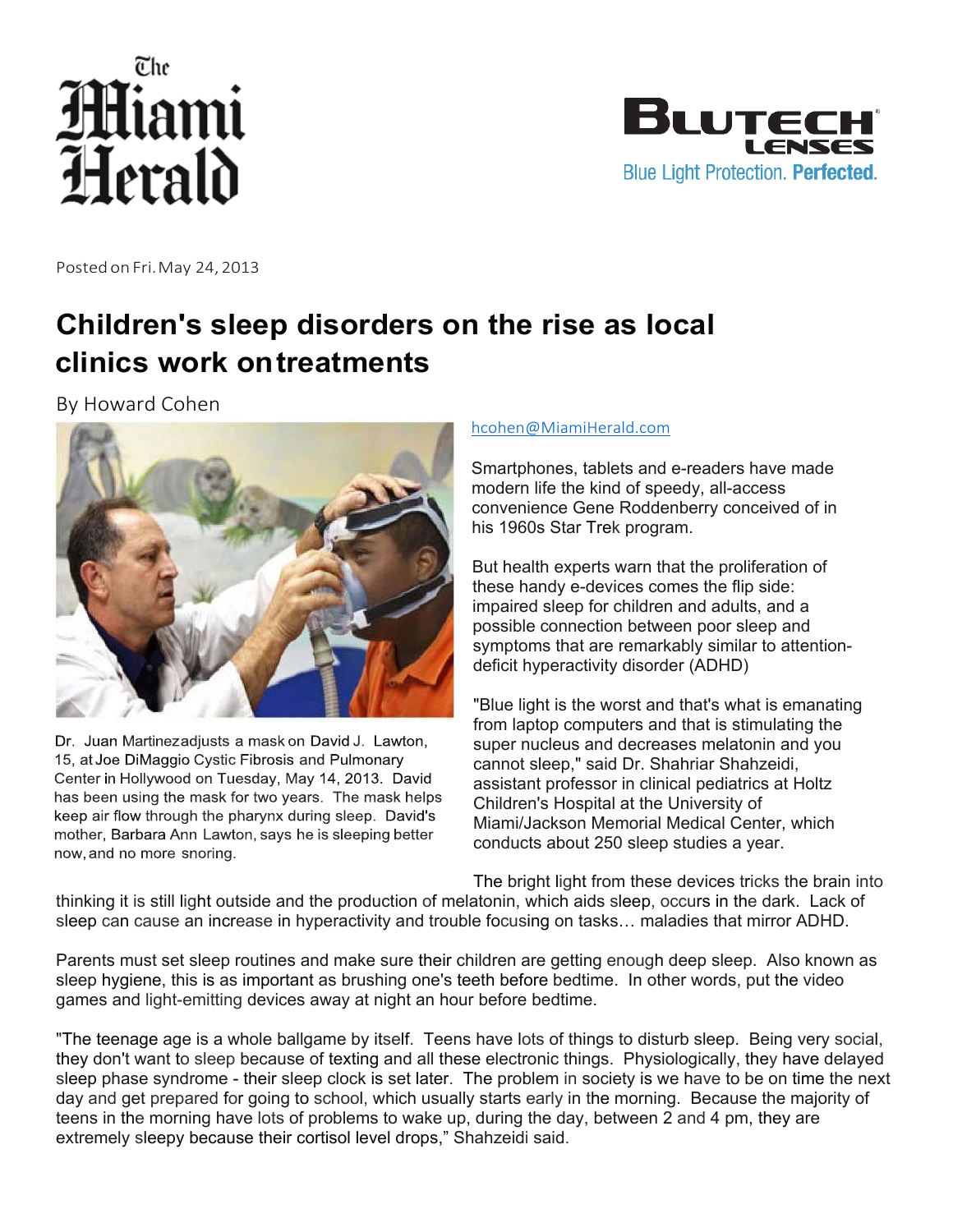"That problem usually corrects itself by early adulthood, after age 20," he said.

Restful sleep, including the deep REM stage, is particularly important for children for proper growth and development. Several studies have found that children today have lost about an hour of sleep over the last few decades. At least 25 percent of U.S. children 5 and younger have some sort of sleep issue and 10 percent of all children are snoring.

"The problem is growing because of environmental factors… electronics. Kids have more obesity and have sleep disorder breathing," said Dr. Juan C. Martinez, director of the Pediatric Sleep Center at Joe DiMaggio Children's Hospital in Hollywood, which conducts about 350 pediatric sleep studies annually.

Martinez recounts a recent example:

"As I was talking with a mother, she was talking to me about Nintendo and how [her son] likes to play late into the night. The first thing that came out of his mouth was, "You're not taking away my Nintendo!"

Other sleep problems in children include breathing disorders like sleep apnea and snoring, twitching limbs or restless leg syndrome.

"We do sleep studies for kids who have abnormal movements at night and are not clear on what they are," said Dr. Marcel Deray, director of the Sleep Disorders Center at Miami Children's Hospital, whose sleep lab does about 1,000 sleep studies, from birth to adult, annually. "For example, babies who have had an event of stopped breathing. When a baby stops breathing it can be acid reflux or seizures. These are two of the things we look at."

Sleep clinics also study why children have trouble slipping into delta, or REM sleep, which is crucial for rebooting the brain and maintaining memories of information that was learned during the day, such as class work - and discarding junk memories like the color of the textbook.

"REM is like wiping all the nonsense memories you learn during the day and the brain is ready to learn new things for the next day," explained Shahzeidi. Every memory of the day is mapped into the brain and the maps are synapses of neurons with different shapes for various events.

"The synapses stay there until you go to REM that night. During the REM phase these synapses are disengaged. If the kid actually does not go into REM sleep or has a sleep problem, then their synapses are not disengaging," Shahzeidi said. The result is that the child "becomes preoccupied and can't concentrate anymore and learn the new things."

There are four patterns of sleep and each should shift into the next, like a well-tuned transmission.

"If there is something disrupting it, it gets stuck in that stage and cannot advance to REM. Each time you stay in REM for 10 to 15 minutes that's enough to refresh and recycle all those synapses for the new memories," Shahzeidi said.

## **Teens should get up to nine hours of sleep a night.**

"Teens normally have delayed sleep phase syndrome in which teens tend to be night owls and go to sleep late and get up late on the weekends. A lot of teens are sleep-deprived and get four to six hours of sleep at night. Teens are the sleepiest of all the age groups for some reason. The state of Florida has teenagers get up earlier when they go to high school and the opposite of that should happen. Kids are getting up at 5:30 a.m. to get ready, and go to sleep at midnight. Sleepiness causes you to not be able to pay attention and absorb information, especially in the morning," Deray said.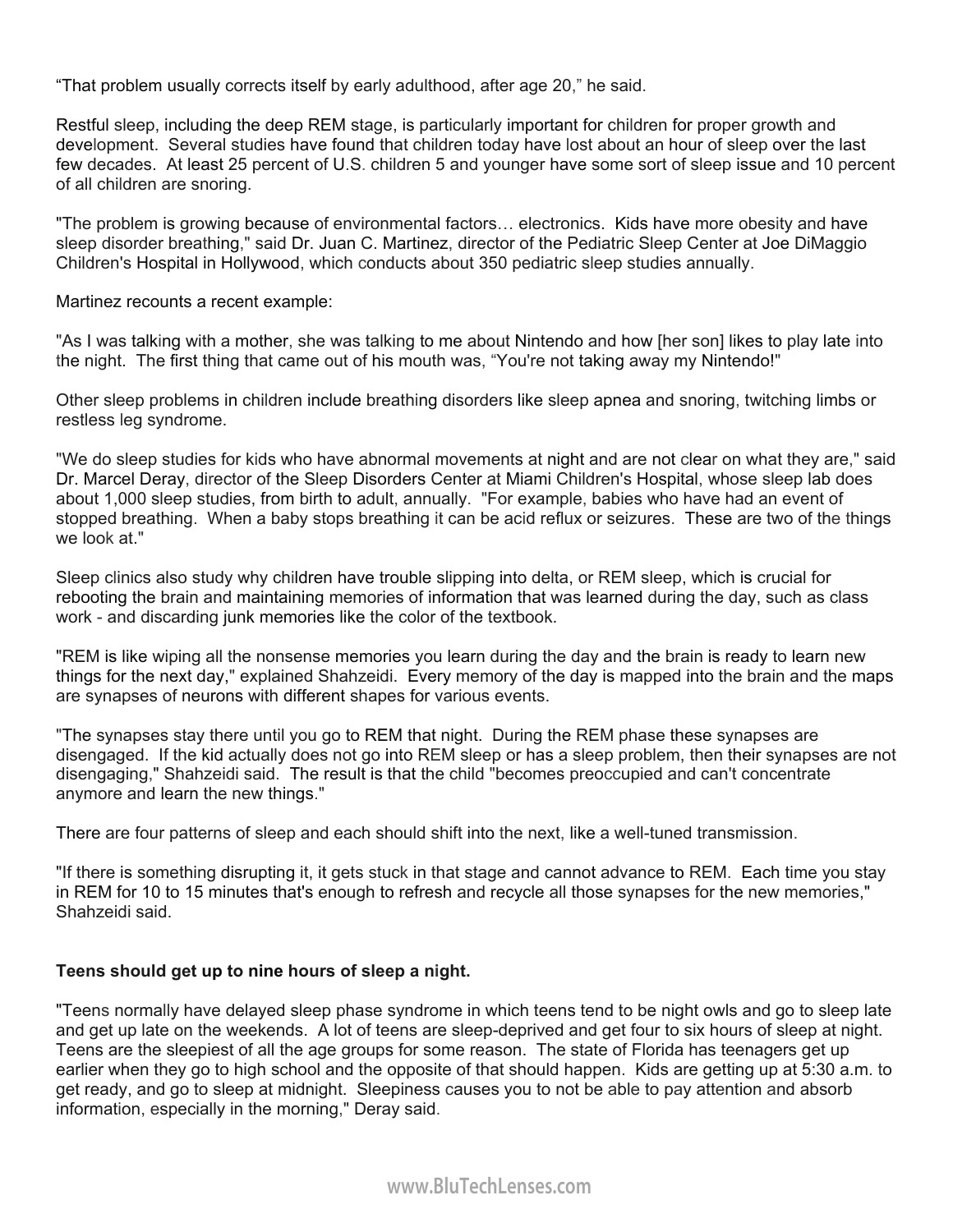Lack of sleep can also trigger obesity, Deray said. The hormone ghrelin is produced while awake and promotes feelings of hunger. Leptin is produced when we are asleep and induces satiation.

When you have a longer period of time to produce ghrelin this is "causing kids to eat more, they are awake more of the time and idle and have more time on their hands to do things. One thing you can do when awake is eat. There is a clear relationship between lack of sleep and obesity," Deray said.

Shelly Holguin, now 21 and a paralegal student at Miami Dade College, was treated at Miami Children's at age 8 when her family first discovered she had a sleep problem.

"I noticed my nails and toenails and my mouth would turn blue and I was not getting enough oxygen," Holguin said from her home in Hialeah.

In December 2011 she was referred to Shahzeidi, who diagnosed her problem: ROHHAD syndrome, or rapid onset of obesity hypothalamic hypoventilation and autonomic nervous system disorder.

"When I was born one of my neurons in the brain did not develop fully," she said.

"All of a sudden she started to gain weight and I saw her for headaches to start with," Shahzeidi said." She had central apnea, the brain doesn't order the lung to breathe. Genetically, she had this problem where the part of her brain, the medulla, does not fire the impulses and she forgets to breathe when going into the deep sleep. We don't know what is the cause, but we know it's genetic. When they really don't breathe, oxygen saturation goes down and might damage their brain. Carbon dioxide goes up and they get headaches."

To treat ROHHAD, patients are fitted with a special CPAP mask, which basically does the breathing for them while they sleep or nap.

"Dr. Shahzeidi was the first person who found the right type of machine for me. It helps me breathe when I need it and it records information when I have episodes, as it has its own database," Holguin said. "I'm basically overweight so that's another issue. Due to the central apnea, my system does not work the normal way. Everybody knows the brain is the most important part of the body and since I don't have that certain neuron, when it comes to studying I don't register the same type of information as other people. I have to take it slow - I don't grasp easily. I struggle because of that."

The mask and treatment is helping, both say.

"She's a very clever girl and in college now, and she's very happy with the treatment," Shahzeidi said.

Holguin said she eventually wants to become a lawyer to help others with unusual medical conditions like hers.

"It hasn't been easy. It is how it is. Sometimes (the mask] feels uncomfortable but at the end of the day this is me, this is what I have, this is for my benefit."

Follow @Howard Cohen on Twitter.